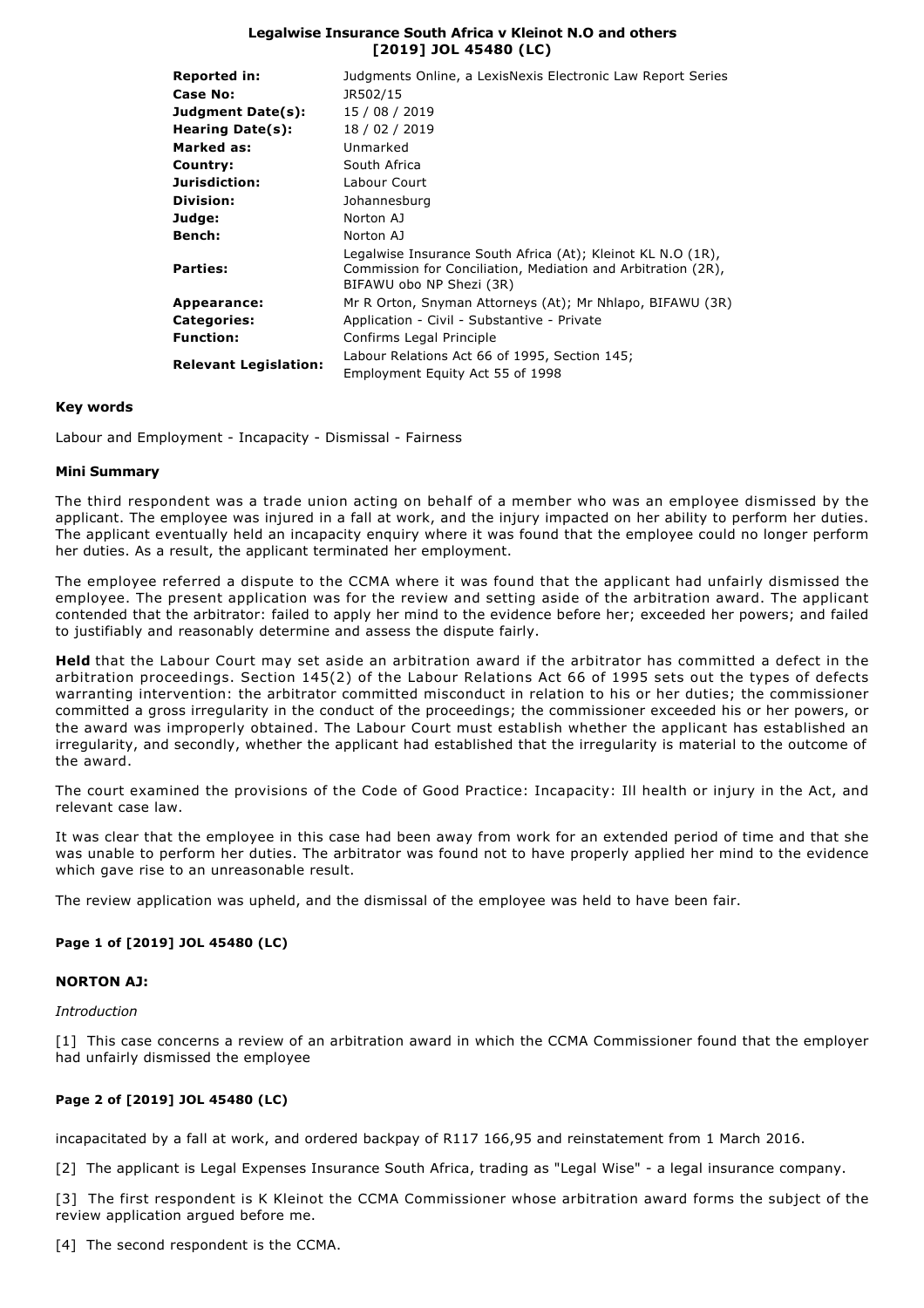[5] The third respondent is Ms Shezi, the injured employee, represented by the Trade Union BIFAWU.

## *Factual background*

[6] Ms Shezi was employed by the applicant as a filing clerk. She struggled carrying files and boxes (some weighing up to 13kg) up and down three flights of stairs between her office and the storeroom. She experienced back pain.

[7] On 17 January 2014 Ms Shezi fell off a chair at work and was injured (the chair collapsed). She was taken to Flora Clinic, where X-rays were taken and she was diagnosed with "lumbar spine strain and muscle spasm". The fall aggravated a pre-existing injury called "lumbar facet joint syndrome".

[8] She returned to work in March 2014, and was given more sedentary tasks such as faxing documents. The applicant assisted Ms Shezi to apply for a temporary disability benefit from Momentum, the applicant's insurer.

[9] In May 2014 an occupational therapist, Ms Whitlock, assessed Ms Shezi's functioning at work and concluded, ". . .Her functional ability lies in sedentary to light work physical demand range. Hence on account of the step climbing, lifting and carrying demands, Mrs Shezi does not have the functional ability to perform her own job as a filing clerk at the Legalwise hub. The correct decision was made when she was given alternative duties from March 2014". Ms Whitlock noted that Ms Shezi continued to struggle with pain management. The occupational therapist recommended a reduction in working hours to six hours per day on three days per week, exercise, visiting a chiropractor and biokineticist and significant weight loss.

# **Page 3 of [2019] JOL 45480 (LC)**

[10] In July, Momentum approved the disability claim. Ms Shezi was informed of the need to file further medical reports to sustain the disability benefit.

[11] The payment of the claim (75% of salary) was discontinued in November, regrettably because Ms Shezi did not submit a medical report updating the insurer on her condition.

[12] On 9 February 2015 Ms Shezi returned to work. She did not have a doctor's certificate that she was fit to resume her duties. Ms Shezi had been away from work of just over one year.

[13] The employer sent her for a second occupational therapist assessment. The second report showed insignificant change in the condition and medical status of the employee.

[14] On 25 March 2015, Mr Grobler from Labour Net facilitated an incapacity enquiry as per paragraphs 10 and 11 of the LRA's Code of Good Practice: Dismissal. Mr Grobler considered whether or not Ms Shezi was capable of performing her work, and if not, the extent to which the work could be accommodated. He also considered whether alternative work was available.

[15] His enquiry revealed that Ms Shezi could no longer perform her filing duties, and there had been little improvement in Ms Shezi's condition. The applicant needed a filing clerk for eight hours a day but Ms Shezi could only work two-three hours a day. The applicant offered her an alternative position, as a receptionist in Witbank but the distance was too far.

[16] On 10 April 2015 the applicant terminated Ms Shezi's employment. Ms Shezi then referred an unfair dismissal dispute to the CCMA.

[17] At the arbitration, Ms Shezi, and her representative Mr Nhlapo gave evidence that the applicant had reported the injury to the Compensation Commissioner late. The pre-existing injury related to her hip and not her back. They argued that she was discriminated against because she had a Grade 11 certificate and not a matric. The applicant had failed to reasonably accommodate Ms Shezi, and this was discriminatory.

[18] The employer testified that Ms Shezi could not cope with the demands of her

## **Page 4 of [2019] JOL 45480 (LC)**

position after the fall. She was required to carry boxes, walk up flights of stairs, and bend over and pick up files. The applicant employed an additional person to carry out these tasks. The applicant placed Ms Shezi on light duty which included faxing documents, and reduced her hours of work, but ultimately the employer was in a position where it was paying two wages for one position and that was economically untenable.

[19] The employer could not reasonably accommodate her, and the alternative position in Witbank was simply too far to be considered.

## *The arbitration award*

[20] The Arbitrator expressed the view that the Code of Good Practice obliges the employer to adapt and assist an employee who has sustained an injury on duty and adapt the work if possible.1 The Arbitrator submitted that the applicant should have assisted the third respondent by assisting her see a dietician, a biokineticist and support her losing weight. The employer should have bought her a new chair.

[21] The Arbitrator found that there was no categorical report from a doctor to conclude that Ms Shezi was disabled and permanently so. The employee, the Arbitrator held, was not afforded an opportunity to demonstrate what she could and could not do.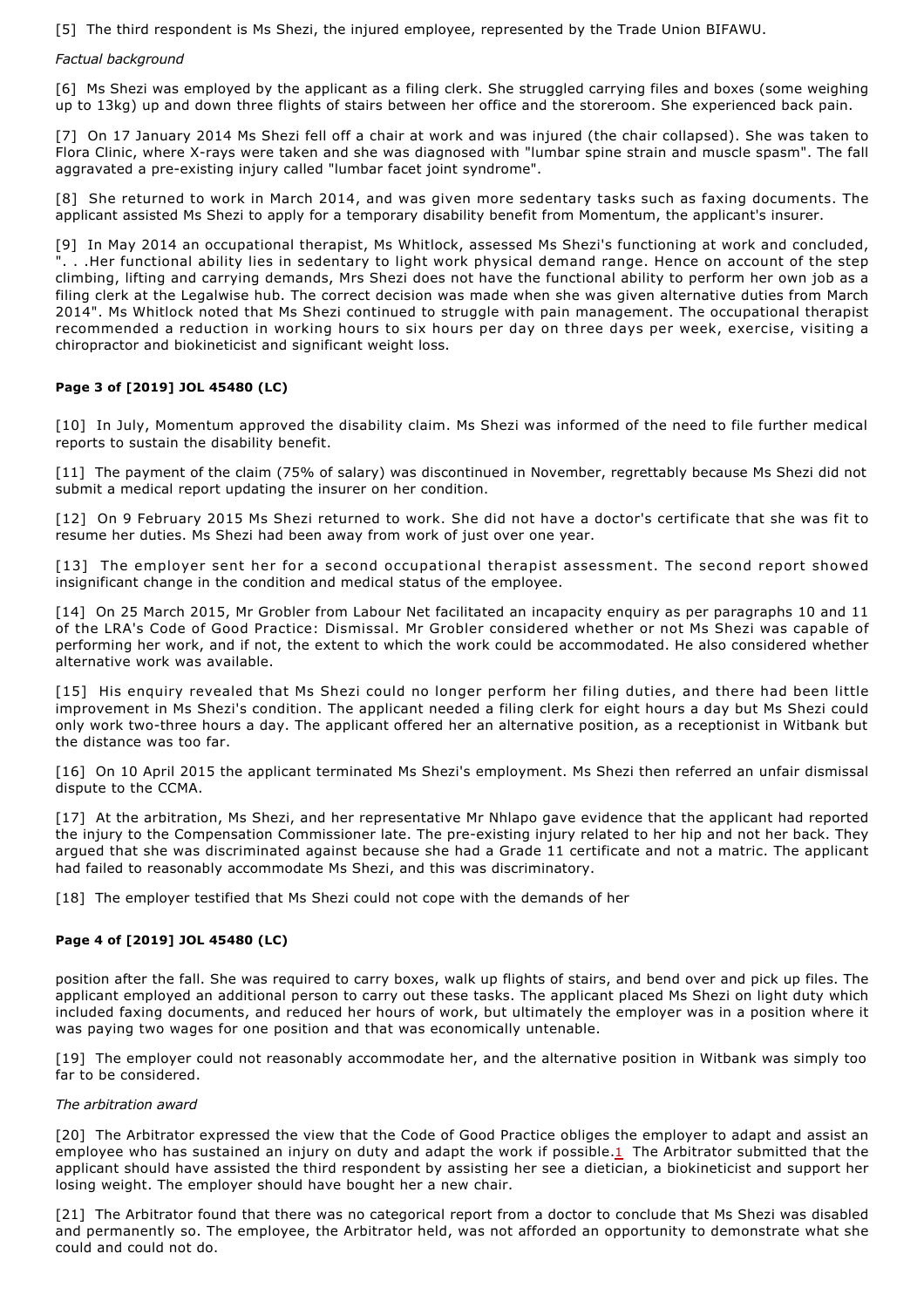[22] The Arbitrator found that the incapacity hearing procedure was fair, and that she was not discriminated against in terms of the Employment Equity Act. 2

[23] The Arbitrator found that the dismissal was substantively unfair, in the way the employer had handled the injury on duty, and because the employer did no support Ms Shezi in her recovery. There was no medical evidence, so the Arbitrator found, that Ms Shezi was incapable of performing her job.

[24] The Arbitrator awarded backpay of R117 186,85 (nine months' pay) and reinstatement to 1 March 2016.

[25] The award was handed down on or about 10 February 2016.

*The review application*

### **Page 5 of [2019] JOL 45480 (LC)**

[26] In general, the employer submits that the Arbitrator: failed to apply her mind to the evidence before her; exceeded her powers; and failed to justifiably and reasonably determine and assess the dispute fairly.

- [27] The applicant advanced the following grounds of review:
- 27.1. The Arbitrator's view that the employer should have taken steps to implement recommendations for the wellbeing of the employee (including weight loss, managing pain medication and consulting a biokineticist) was irregular and unreasonable.3
- 27.2. The Arbitrator erred by finding that the employer should have bought the employee a chair with lumbar support.4
- 27.3. The Arbitrator found that there was no "categorical report from a doctor showing that the employee was disabled" and the Arbitrator erred in light of the facts which pointed to the employees continued disability.5
- 27.4. The Arbitrator found that the employer failed to discharge the onus of proving that the employee was incapable of performing her duties. This according to the applicants is at odds with the law of onus, as well as the surrounding factual circumstances.
- 27.5. The Arbitrator committed a material misdirection by on the one hand chastising the employer for not assisting the employee implement various medical remedial steps; an on the other hand the Arbitrator finds there was a lack of compelling evidence that the employee was incapacitated and incapable of performing her duties. 6
- 27.6. The Arbitrator found that it was possible to further adapt the workplace. This was according to the employer unreasonable and at odds with the evidence presented.<sup>7</sup>

## **Page 6 of [2019] JOL 45480 (LC)**

27.7. The Arbitrator acted unreasonably and exceeded her powers by ordering the relief of reinstatement and backpay of nine months.8

### *The nature of review proceedings*

[28] The Labour Court may set aside an arbitration award if the Arbitrator has committed a defect in the arbitration proceedings. Section 145(2) of the LRA sets out the types of defects warranting intervention: the Arbitrator committed misconduct in relation to his or her duties; the Commissioner committed a gross irregularity in the conduct of the proceedings; the Commissioner exceeded his or her powers, or the award was improperly obtained.

[29] Our courts have considered these provisions, and the above statutory tests have been interpreted to mean that the court may intervene:

- 29.1. if the award falls outside of the spectrum of reasonableness as per the Constitutional Court's decision in *Sidumo* 9;
- 29.2. If a litigant can stablish an irregularity which is material to the outcome of the matter (as discussed in *Gordon v JP Morgan Equities SA* (*Pty*) *Ltd and others*)10.
- [30] The Labour Court must establish two issues:
- 30.1. The first is whether the applicant has established an irregularity. This irregularity could be a material error of fact or law, the failure to apply one's mind to relevant evidence, misconceiving the nature of the enquiry, or assessing factual disputes in an arbitrary fashion.
- 30.2. The second is whether the applicant has established that the irregularity is material to the outcome of the award - by demonstrating that the outcome

#### **Page 7 of [2019] JOL 45480 (LC)**

would have been different had the Arbitrator properly and reasonably assessed the facts in relation to the relevant law. 11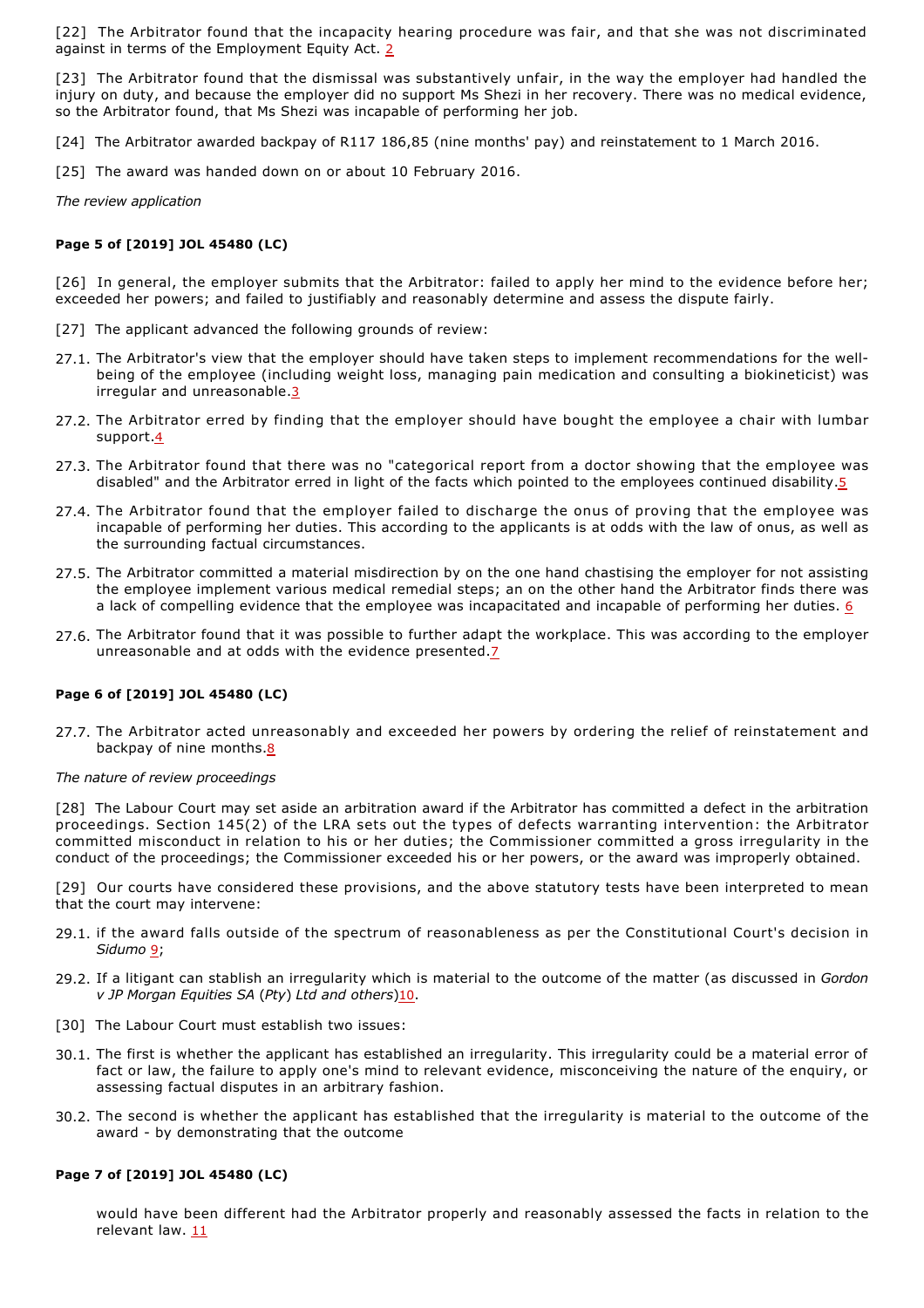[31] These grounds for review may overlap and intersect and are not necessarily discreet.

*The Code of Good Practice: Incapacity: Ill health or injury ("The Code") and case law*

[32] It is trite that the code establishes the relevant guidelines and principles when determining whether a dismissal for incapacity is fair.

[33] The relevant provisions, applicable to the case under review in items 10 and 11 of the code are the following:

- "10 (1) Incapacity on the grounds of ill health or injury may be temporary or permanent. In an employee is temporarily unable to work in these circumstances, the employer should investigate the extent of the incapacity or the injury. If the employee is likely to be absent for a time that is unreasonably long in the circumstances, the employer should investigate all the possible alternatives short of dismissal. When alternatives are considered, relevant factors might include the nature of the job, the period of absence, the seriousness of the illness or injury and the possibility of securing a temporary replacement for the ill or injured employee. In cases of permanent incapacity, the employer should ascertain the possibility of securing alternative employment, or adapting the duties or work circumstances of the employee to accommodate the employee's disability.
	- $(2) \ldots$
	- (3) The degree of incapacity is relevant to the fairness of any dismissal.

## **Page 8 of [2019] JOL 45480 (LC)**

- (4) Particular consideration should be given to employees who are injured at work or who are incapacitated by work-related illness. The Courts have indicated that the duty on the employer to accommodate the incapacity of the employee is more onerous in these circumstances*.*
- 11 Any person determining whether a dismissal arising from ill health or injury is unfair should consider
	- (a) whether or not the employee is capable of performing the work; and
	- (b) if the employee is not capable
		- (i) The extent to which the employee is able to perform the work;
		- (ii) The extent to which the employee's work circumstances might be adapted to accommodate disability, or, where this is not possible, the extent to which the employee's duties might be adapted; and
		- (iii) The availability of any suitable alternative work."
- [34] Molomela AJA in the Labour Appeal Court in *IMATU obo Strydom v Witzenberg Municipality*12 comments

"My reading of items 10 and 11 gives me the impression that an incapacity enquiry is mainly aimed at assessing whether the employee is capable of performing his or her duties, be it in the position he or she occupied before the enquiry or in any suitable alternative position. I am of the view that the conclusion as to the employee's capability or otherwise can only be reached once a proper assessment of the employee's condition has been made. Importantly, if the assessment reveals that the employee is permanently incapacitated, the enquiry does not end there, the employer must then establish whether it cannot adapt the employee's work circumstances so as

## **Page 9 of [2019] JOL 45480 (LC)**

to accommodate the incapacity, or adapt the employee's duties, or provide him with alternative work if same is available."13

[35] In *Standard Bank of South Africa v Commission for Conciliation, Mediation and Arbitration*14 quoted in *Parmalat SA* (*Pty*) *Ltd v Commission for Conciliation, Mediation and Arbitration*15 the Labour Court, having considered items 10 and 11 summed up the steps as follows:

- 35.1. Is the employee able to do his or her work?
- 35.2. To what extent is the employee able to perform his or her duties?
- 35.3. Is it feasible to adapt the employee's work circumstances so he or she can continue to perform his or her duties?

35.4. If no adaption is suitable, has the employer enquired about whether or not there is any other suitable work?

[36] In *Paraxel International* (*Pty*) *Ltd v Chakane*16 the Labour Court held that the onus of proving the incapacity in order to justify the dismissal rests with the employer.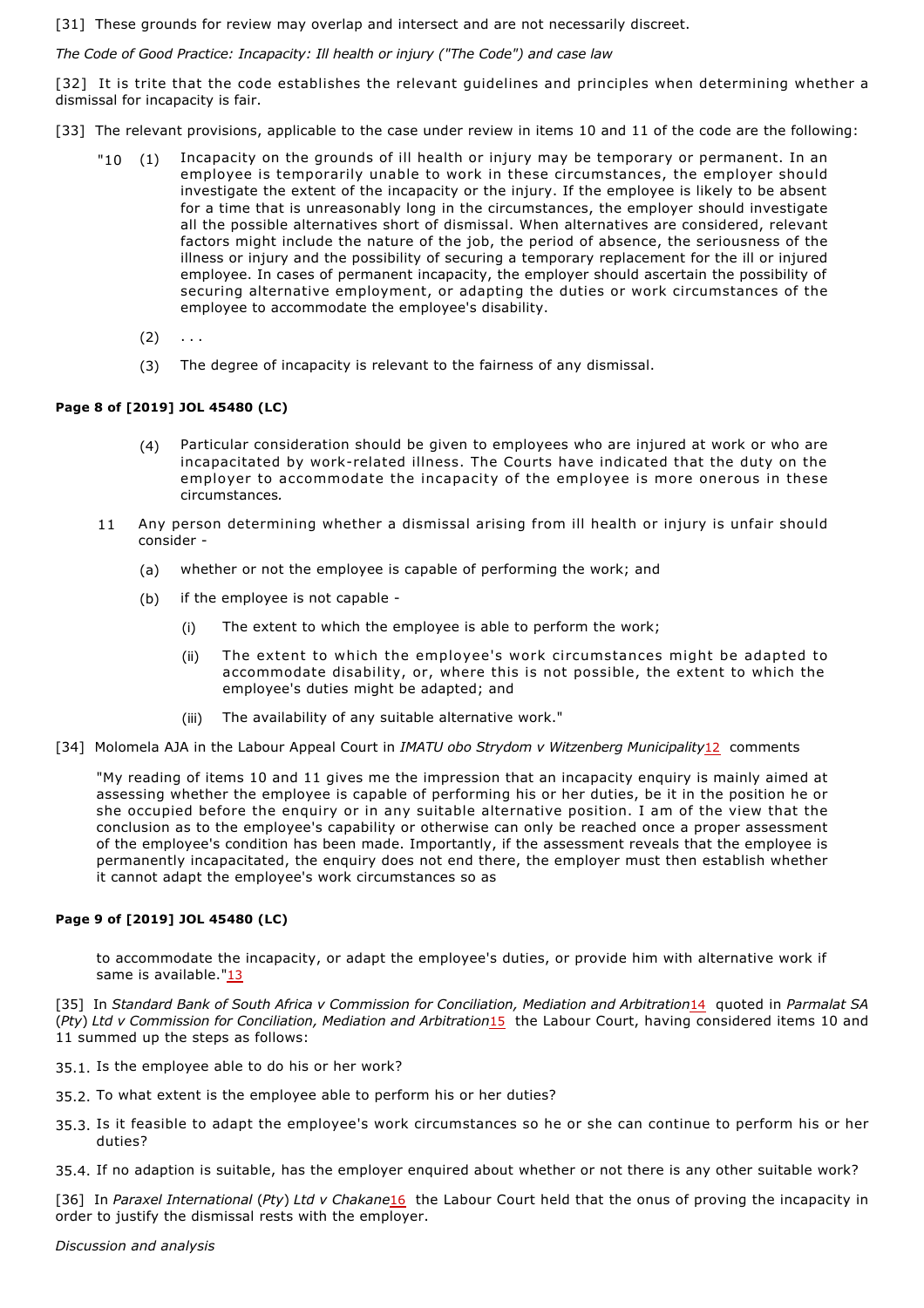[37] Mr Grobler asked the right questions in light of the code and the *Imatu* and *Standard Bank* cases, when he conducted the incapacity enquiry and weighed up the evidence.

37.1. Is the employee able to do her work?

- 37.1.1. He ascertained that Ms Shezi was not able to fully perform her duties as a filing clerk in the work environment.
- 37.1.2. The employer had given her lighter duties and taken on another employee, but in the end could not justify keeping her in employment

37.2. To what extent is the employee able to perform his or her duties?

## **Page 10 of [2019] JOL 45480 (LC)**

37.2.1. Ms Shezi could perform at around 30% of the capacity required.

37.3. Is it feasible to adapt the employee's work context?

- 37.3.1. The employer initially gave Ms Shezi lighter duties such as faxing, and employed an additional person for the filing, but that was uneconomical (two employees for one job).
- 37.3.2. Adapting the work environment was not feasible.
- 37.4. If no adaption is suitable, has the employer enquired about whether or not there is any other suitable work?
	- 37.4.1. An alternative position was available in Witbank as a receptionist but was too far away for Ms Shezi
	- 37.4.2. An alternative was considered but found to be unsuitable.

[38] Noting that Ms Shezi could not continue in her previous position, and bearing in mind that there were no other suitable alternatives, the Arbitrator should have found that the dismissal was fair.

- [39] With respect to the grounds raised in review, we agree with the applicant that the Arbitrator did not properly apply her mind to the evidence which gave rise to an unreasonable result.
- 39.1. Ms Shezi had been off work for 10 months. Her physical functioning as indicated by the occupational therapist's reports did not indicate that her condition had improved or that she had made the necessary lifestyle changes.
- 39.2. The Arbitrator materially erred when she found that the employer should have taken positive steps to ensure that the employee loses weight, sees a biokineticist and adapts her pain medication. There is no onus on an employer to do so, and would cast an unreasonable burden on an employer in such circumstances.
- 39.3. The Arbitrator erred by finding that the employer should have bought the employee a chair with lumbar support. Such a chair would not have assisted

## **Page 11 of [2019] JOL 45480 (LC)**

the employee with her job which entailed walking up and down stairs, bending over and carrying files.17

- 39.4. The Arbitrator found that there was no "categorical report from a doctor showing that the employee was disabled". Again the Arbitrator misconstrues the evidence two occupational therapists pointed to the need for reduced physical activities - in essence indicating that Ms Shezi did not have the physical strength and health to continue in her position as a filing clerk.
- 39.5. Whilst the employer bears the onus to show on a balance of probability that the employee is incapable of performing her duties as contemplated in the *Paraxel* case, the onus does not extend to a criminal test of proving beyond reasonable doubt that the employee is incapacitated. That appears to be the degree of proof required by the Arbitrator. In this respect she was misconceived.

[40] I agree with the applicant that the arbitrator committed a material misdirection by on the one hand chastising the employer for not assisting the employee implement various medical remedial steps; and on the other hand finding that there was a lack of compelling evidence that the employee was incapacitated and incapable of performing her duties. That contradiction surely is an indication that the Arbitrator was not properly applying her mind to the evidence before her.18

[41] I am satisfied that the applicant has established that the Arbitrator committed a reviewable defect which warrants interference from this Court.

[42] The Arbitrator acted unreasonably by ordering reinstatement, when the evidence showed that the employee was incapable of performing her duties, and the employer was not prepared to accommodate her to work a shorter day. In *Exarro Coal t a Grootgeluk Coal Mine v Maduma and others* (2017) 38 ILJ 2531 (LC) the court held that reinstatement was not an appropriate remedy for an incapacitated employee to return to a workplace which exacerbated an employee's health vulnerabilities.

[43] In the circumstances I find that the review application succeeds, as the Arbitrator